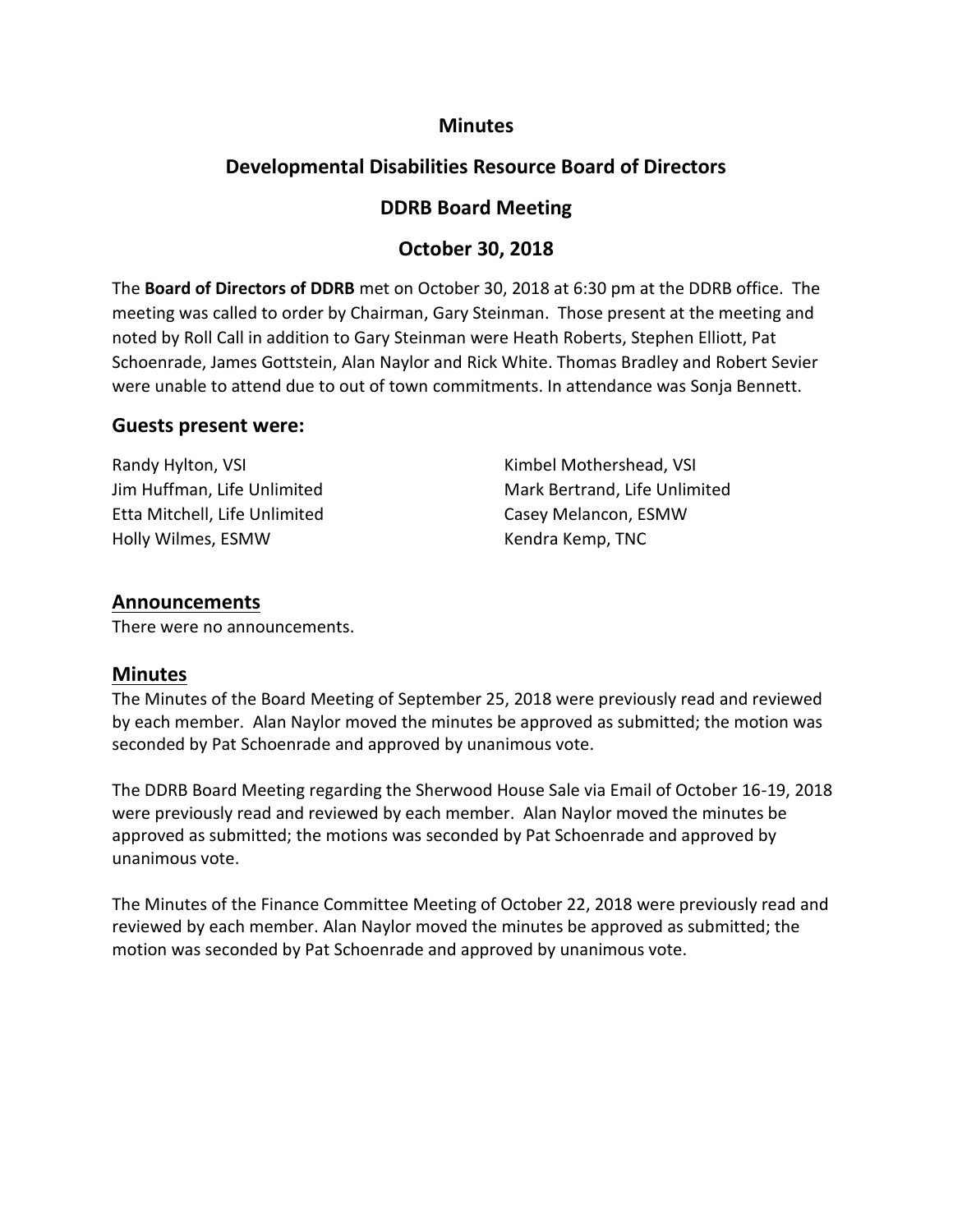## **Financial Report**

Stephen Elliott provided the following Financial Report for the month of August.

## **DDRB P&L YTD to Date September YTD**

| $\bullet$ | Total Income =          | \$5,414,108.80 |
|-----------|-------------------------|----------------|
|           | <b>Total Expenses =</b> | \$3,832,943.21 |
|           | Net Income $=$          | \$1,581,165.59 |

#### **DDRB Balance Sheet September YTD**

| <b>Total Checking &amp; Savings =</b> | \$5,822,713.56        |
|---------------------------------------|-----------------------|
| <b>Total Fixed Assets =</b>           | \$1,917,004.37        |
| <b>Total Assets =</b>                 | <u>\$7,739,717.93</u> |
| <b>Total Liabilities=</b>             | 3,506.12              |
| <b>Total Fund Balance =</b>           | \$6,155,046.22        |
| Net Income $=$                        | \$1,581,165.59        |
| Total Equity =                        | \$7,736,211.81        |
| <b>Total Liabilities and Equity =</b> | \$7,739,717.93        |

### **TCM P & L Year to Date September YTD**

|           | $\cdot$ Total Income =   | \$2,451,449.37 |
|-----------|--------------------------|----------------|
|           | $\cdot$ Total Expenses = | \$1,761,371.78 |
| $\bullet$ | Net Income $=$           | \$690,077.59   |

### **TCM Balance Sheet September UTD**

| $\bullet$ | Total Checking & Savings =            | \$2,439,650.27 |
|-----------|---------------------------------------|----------------|
| $\bullet$ | <b>Total Assets =</b>                 | \$2,439,650.27 |
|           | Net Income $=$                        | \$2,439,650.27 |
|           | <b>Total Liabilities and Equity =</b> | \$2,439,650.27 |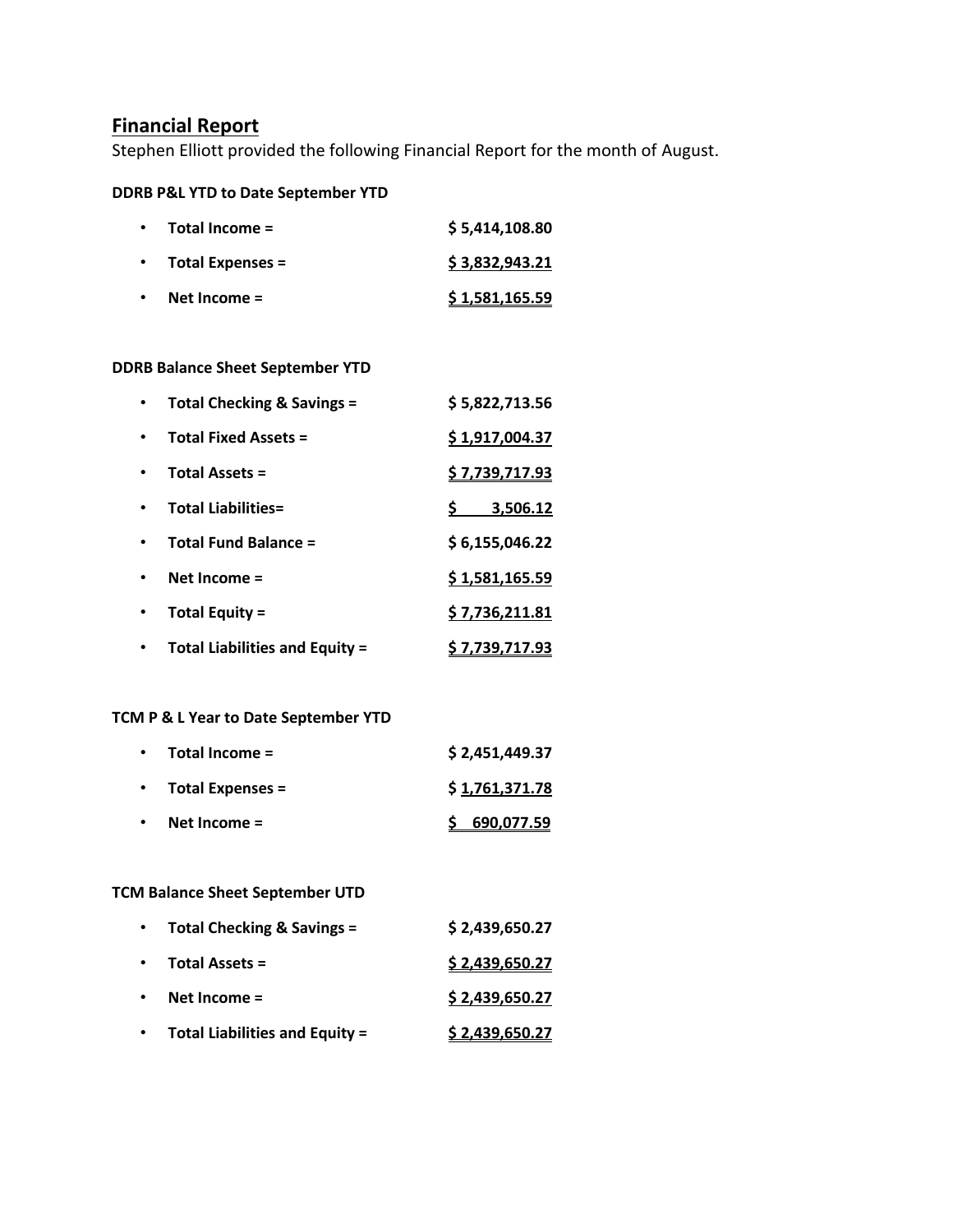#### **RECAP of Investments – September 30, 2018**

DDRB Long Term Reserves Investment: Total Balance = \$2,425,000

Short Term Working Capital Investment: Total Balance = \$1,104,000

DDRB Interest Earned YTD = \$57,694.94

TCM Long-Term TCM Reserves Investment: Total Balance= \$1,979,000

TCM Interest YTD = \$14,009.44

## **Administrative Directors Report**

Sonja reported that her focus this month had been on the budgets. She reported that the office resets were completed. She said the pictures and client posters have been hung throughout the building and are being enjoyed by CHS staff. The five (5) dying ash trees have been removed from the front of the property. She reported that she had attended houses by Life Unlimited for new homes.

## **Executive Committee**

Gary Steinman reported that the Sherwood House offer of \$185,000 had been rejected with no counter as per the board vote. Gary inquired if the board would recommend that any offer below an agreed upon amount could be automatically rejected making the process easier for everyone. Rick White motioned that any offer less than \$240,000 could be rejected without a vote by the board. The motion was seconded by Pat Schoenrade and passed unanimously by the members present.

## **Finance Committee**

Sonja provided the Finance Committee report for Tom. The Finance Committee meeting to review the agency funding applications and the annual operating budget for DDRB is scheduled for Monday, November 5 at 4:30pm. All board members are welcome to attend. The Committee's recommendations will be presented to the Board on November 27 for vote.

## **Services Committee**

Pat Schoenrade stated that the Services Committee had no report for this month.